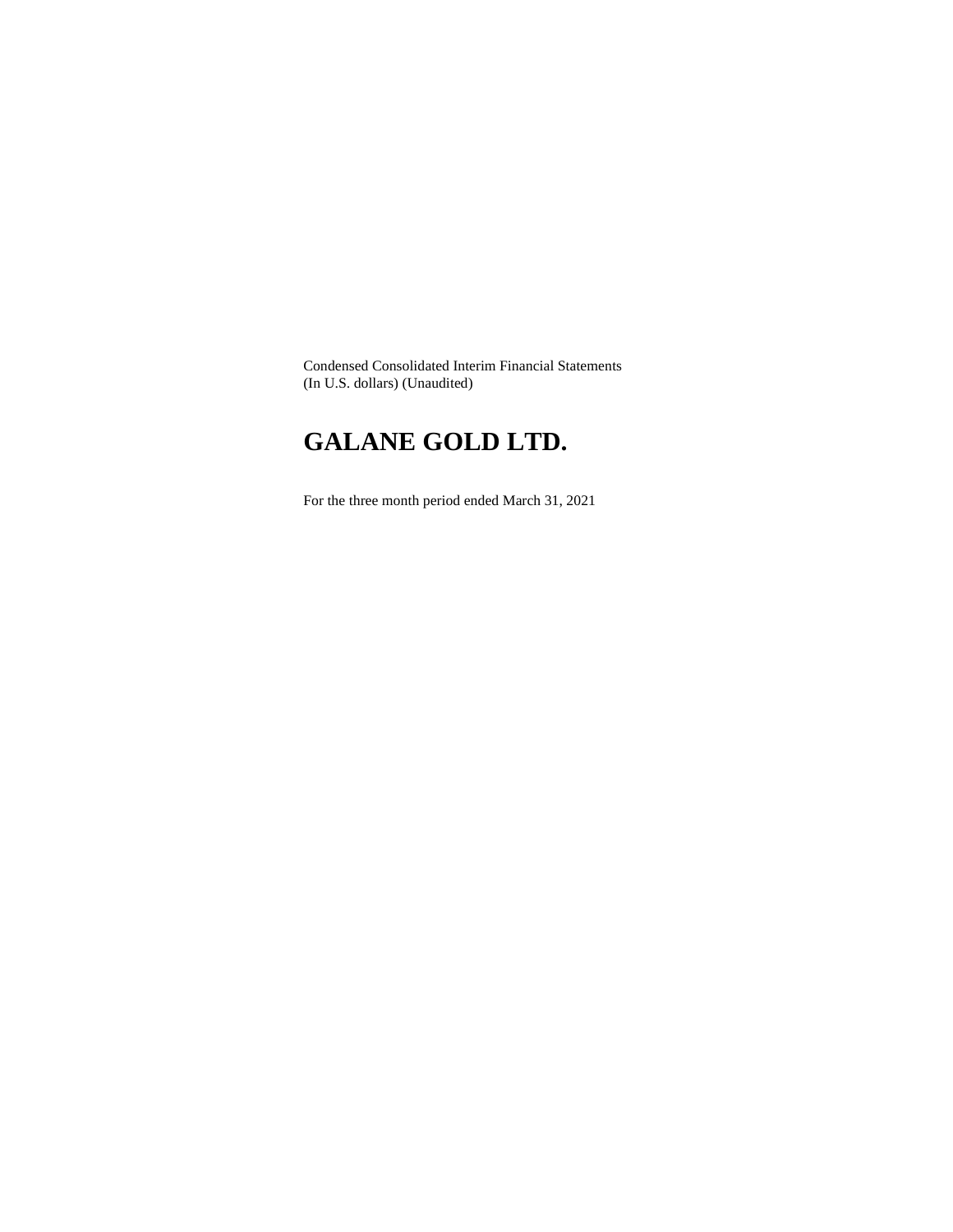Condensed Consolidated Interim Statement of Financial Position (In U.S. dollars) (Unaudited)

As at March 31, 2021 and December 31, 2020

|                                                 | Note |               | March 31, 2021 | December 31,<br>2020 |                |  |
|-------------------------------------------------|------|---------------|----------------|----------------------|----------------|--|
| Assets                                          |      |               |                |                      |                |  |
|                                                 |      |               |                |                      |                |  |
| Current assets:                                 |      |               |                |                      |                |  |
| Cash                                            |      | \$            | 2,905,849      | \$                   | 4,971,880      |  |
| Trade receivables and other assets              | 6    |               | 1,960,342      |                      | 1,990,702      |  |
| Inventories                                     | 7    |               | 4,542,344      |                      | 4,597,504      |  |
|                                                 |      |               | 9,408,535      |                      | 11,560,086     |  |
| Non-current assets                              |      |               |                |                      |                |  |
| Mining and exploration properties and plant and |      |               |                |                      |                |  |
| equipment                                       | 8    |               | 43,100,610     |                      | 41,418,257     |  |
| Other receivables                               | 6    |               | 1,185,247      |                      | 1,168,648      |  |
|                                                 |      |               | 44,285,857     |                      | 42,586,905     |  |
|                                                 |      | $\mathcal{S}$ | 53,694,392     | \$                   | 54,146,991     |  |
| Liabilities and Shareholders'<br>Equity         |      |               |                |                      |                |  |
| Current liabilities:                            |      |               |                |                      |                |  |
| Accounts payable and accrued liabilities        | 10   | \$            | 10,488,680     | \$                   | 9,301,744      |  |
| Interest bearing loans and borrowings           | 11   |               | 13,546,970     |                      | 14,695,062     |  |
|                                                 |      |               | 24,035,650     |                      | 23,996,806     |  |
| Non-current liabilities:                        |      |               |                |                      |                |  |
| Interest-bearing loans and borrowings           | 11   |               | 766,335        |                      | 956,338        |  |
| Restoration and rehabilitation provision        | 9    |               | 5,434,339      |                      | 5,379,417      |  |
|                                                 |      |               | 6,200,674      |                      | 6,335,755      |  |
|                                                 |      |               |                |                      |                |  |
| Shareholders' equity:                           |      |               |                |                      |                |  |
| Share capital                                   | 13   | \$            | 46,215,643     | \$                   | 46,215,643     |  |
| <b>Reserves</b>                                 |      |               | 2,860,744      |                      | 2,848,215      |  |
| Deficit                                         |      |               | (25, 618, 319) |                      | (25, 249, 428) |  |
|                                                 |      |               | 23,458,068     |                      | 23,814,430     |  |
|                                                 |      | $\mathcal{S}$ | 53,694,392     | $\mathbb{S}$         | 54,146,991     |  |

Going Concern (note 2)

Approved and authorized by the Board on May 26, 2021:

| <br><br>avı<br>700G | Jirector<br>790 U.S | ıtaro<br>onור | )ır<br>ector |
|---------------------|---------------------|---------------|--------------|
|                     |                     |               |              |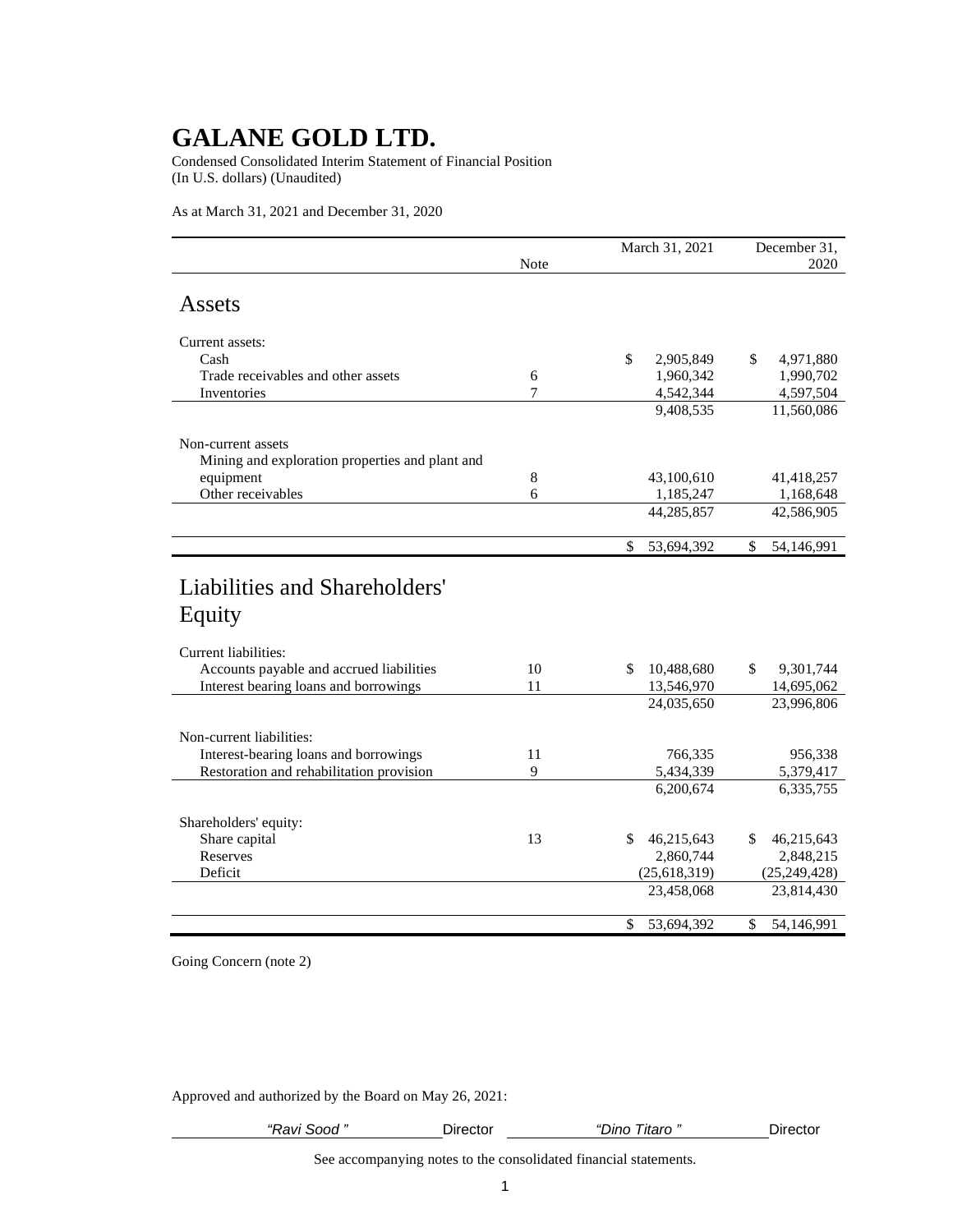Condensed Consolidated Interim Statement of Earnings (Loss) and Comprehensive Earnings (Loss) (In U.S. dollars) (Unaudited)

Three month periods ended March 31, 2021 and March 31, 2020

|                                                           | <b>Note</b> | 2021             |               | 2020        |
|-----------------------------------------------------------|-------------|------------------|---------------|-------------|
|                                                           |             |                  |               |             |
| Mining Revenue                                            |             | \$<br>10,069,739 | \$            | 9,473,565   |
| Mining Costs:                                             | 14          | 9,179,180        |               | 8,602,865   |
| Earnings from mining operations                           |             | 890,559          |               | 870,700     |
|                                                           |             |                  |               |             |
| Expenses:                                                 |             |                  |               |             |
| Foreign exchange gain                                     |             | (127, 932)       |               | (1,227,339) |
| Corporate general and administration                      | 14          | 785,587          |               | 555,390     |
| Financing expense (income)                                | 14          | 191,834          |               | (446,316)   |
| Other expenses                                            | 14          | 409,961          |               | 329,389     |
|                                                           |             | 1,259,450        |               | (788, 876)  |
|                                                           |             |                  |               |             |
| (Loss) earnings for the period before taxation            |             | \$<br>(368, 891) | \$            | 1,659,576   |
| Taxation                                                  | 12          | \$               | \$            |             |
|                                                           |             |                  |               |             |
| Net (loss) earnings and comprehensive loss for the period |             | \$<br>(368, 891) | \$            | 1,659,576   |
|                                                           |             |                  |               |             |
| Basic earnings (loss) per common share                    | 13          | \$<br>(0.00)     | $\mathcal{S}$ | 0.01        |
| Diluted earnings (loss) per common share                  | 13          | \$<br>(0.00)     | \$            | 0.01        |
|                                                           |             |                  |               |             |
| Weighted average number of common shares – basic          | 13          | 254,964,760      |               | 223,400,910 |
| Weighted average number of common shares – diluted        | 13          | 254,964,760      |               | 243,737,007 |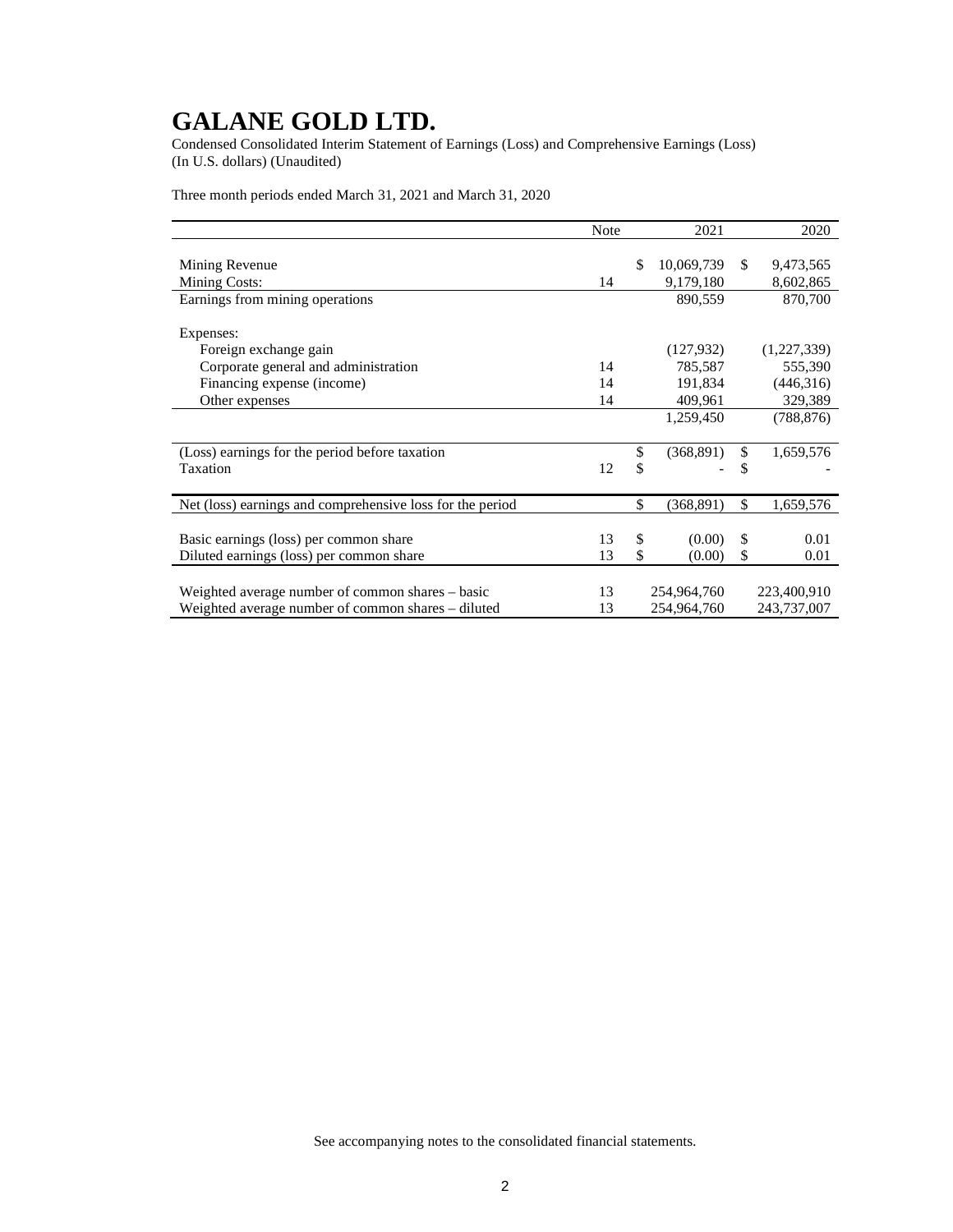Condensed Consolidated Interim Statement of Changes in Equity (In U.S. Dollars) (Unaudited)

Three month periods ended March 31, 2021 and March 31, 2020

|                                                                                |              | <b>Capital Stock</b> |            | <b>Reserves</b>                   |                                   |                                    |
|--------------------------------------------------------------------------------|--------------|----------------------|------------|-----------------------------------|-----------------------------------|------------------------------------|
|                                                                                | <b>Notes</b> | <b>Number</b>        | Amount     | <b>Stock</b><br>based<br>payments | <b>Retained</b><br><b>Deficit</b> | <b>Total</b>                       |
| <b>Balance as at December 31, 2019</b>                                         |              | 223,400,910          | 39,975,999 | 2,626,081                         | (29,683,456)                      | 12,918,624                         |
| Stock-based compensation<br>Net earnings                                       | 14           |                      |            | 58,888                            | 1,659,576                         | 58,888<br>1,659,576                |
| Balance as at March 31, 2020                                                   |              | 223,400,910          | 39,975,999 | 2,684,969                         | (28,023,880)                      | 14,637,088                         |
| <b>Balance as at December 31, 2020</b><br>Stock-based compensation<br>Net loss | 14           | 254,964,760          | 46,215,643 | 2,848,215<br>12,529               | (25, 249, 428)<br>(368, 891)      | 23,814,430<br>12,529<br>(368, 891) |
| Balance as at March 31, 2021                                                   |              | 254,964,760          | 46,215,643 | 2,860,744                         | (25,618,319)                      | 23,458,068                         |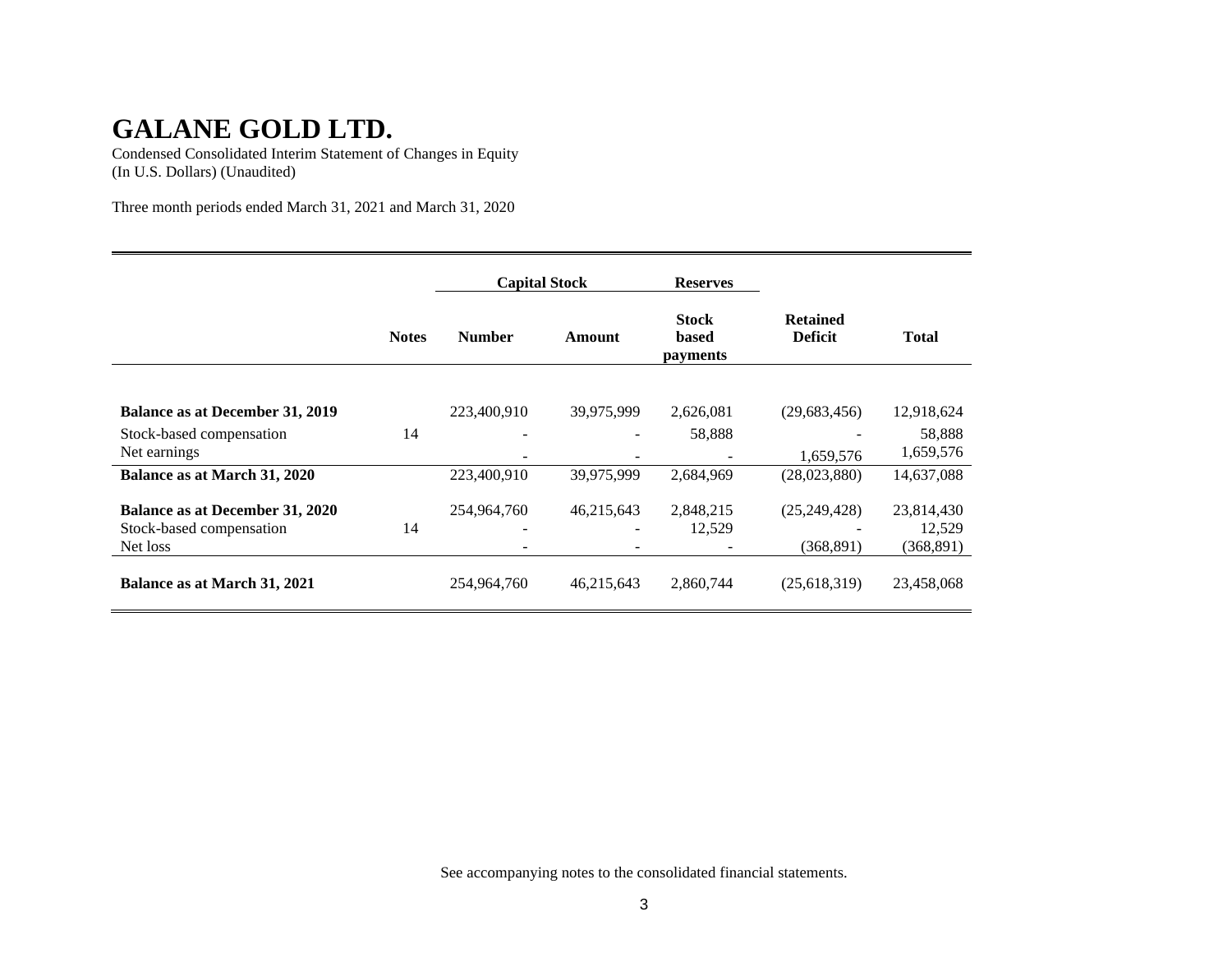Condensed Consolidated Interim Statement of Cash Flows (In U.S. Dollars) (Unaudited)

Three month periods ended March 31, 2021 and March 31, 2020

|                                                          | Note | 2021             | 2020            |
|----------------------------------------------------------|------|------------------|-----------------|
|                                                          |      |                  |                 |
| Cash flows from operating activities:                    |      |                  |                 |
| Net loss (earnings) for the period                       |      | \$<br>(368, 891) | \$<br>1,659,576 |
| Items not involving cash:                                |      |                  |                 |
| Depreciation and amortization                            | 8    | 936,962          | 1,387,231       |
| Share based compensation                                 |      | 12,529           | 58,888          |
| Accretion - ARO                                          | 9    | 86,290           | 74,396          |
| Interest expense                                         | 14   | 105,544          | 160,004         |
| Foreign exchange gain                                    |      | (190, 469)       | (1,236,966)     |
| Change in fair value of warrants                         |      |                  | (680, 716)      |
| Deferred financing charges                               |      | 27,354           | 27,352          |
| Working capital adjustments:                             |      |                  |                 |
| Change in trade and other receivables                    |      | (34, 499)        | 114,191         |
| Change in inventories                                    |      | 51,904           | (1,150)         |
| Change in trade and other payables relating to operating |      |                  |                 |
| activities                                               |      | 1,400,920        | (731, 836)      |
| Cash flows from operating activities                     |      | 2,027,644        | 830,970         |
|                                                          |      |                  |                 |
| Cash flows from investing activities:                    |      |                  |                 |
| Mining assets acquired                                   | 8    | (3,599,590)      | (1,908,649)     |
| Capitalised concentrate sales                            | 8    | 1,124,492        | 764,324         |
| Cash flows used in investing activities                  |      | (2,475,098)      | (1, 144, 325)   |
| Cash flow from financing activities:                     |      |                  |                 |
| Deferred royalties paid                                  |      | (557, 389)       | (314,778)       |
| Deferred royalty interest paid                           |      | (42, 611)        | (85, 222)       |
| Barak loan repayments                                    |      |                  | (66, 218)       |
|                                                          |      | (797, 457)       |                 |
| Barak royalties paid                                     |      | (8,409)          |                 |
| Capital lease obligation paid                            |      | (189, 575)       | (236,968)       |
| Capital lease obligation interest                        |      | (19,767)         | (30, 150)       |
| Cash flows used in financing activities                  |      | (1,615,208)      | (733, 336)      |
|                                                          |      |                  |                 |
| Decrease in cash                                         |      | (2,062,662)      | (1,046,691)     |
| Effect of foreign exchange on cash                       |      | (3,369)          | (57,260)        |
|                                                          |      |                  |                 |
| Cash, at January 1                                       |      | 4,971,880        | 2,201,853       |
| Cash, at March 31                                        |      | \$<br>2,905,849  | \$<br>1,097,902 |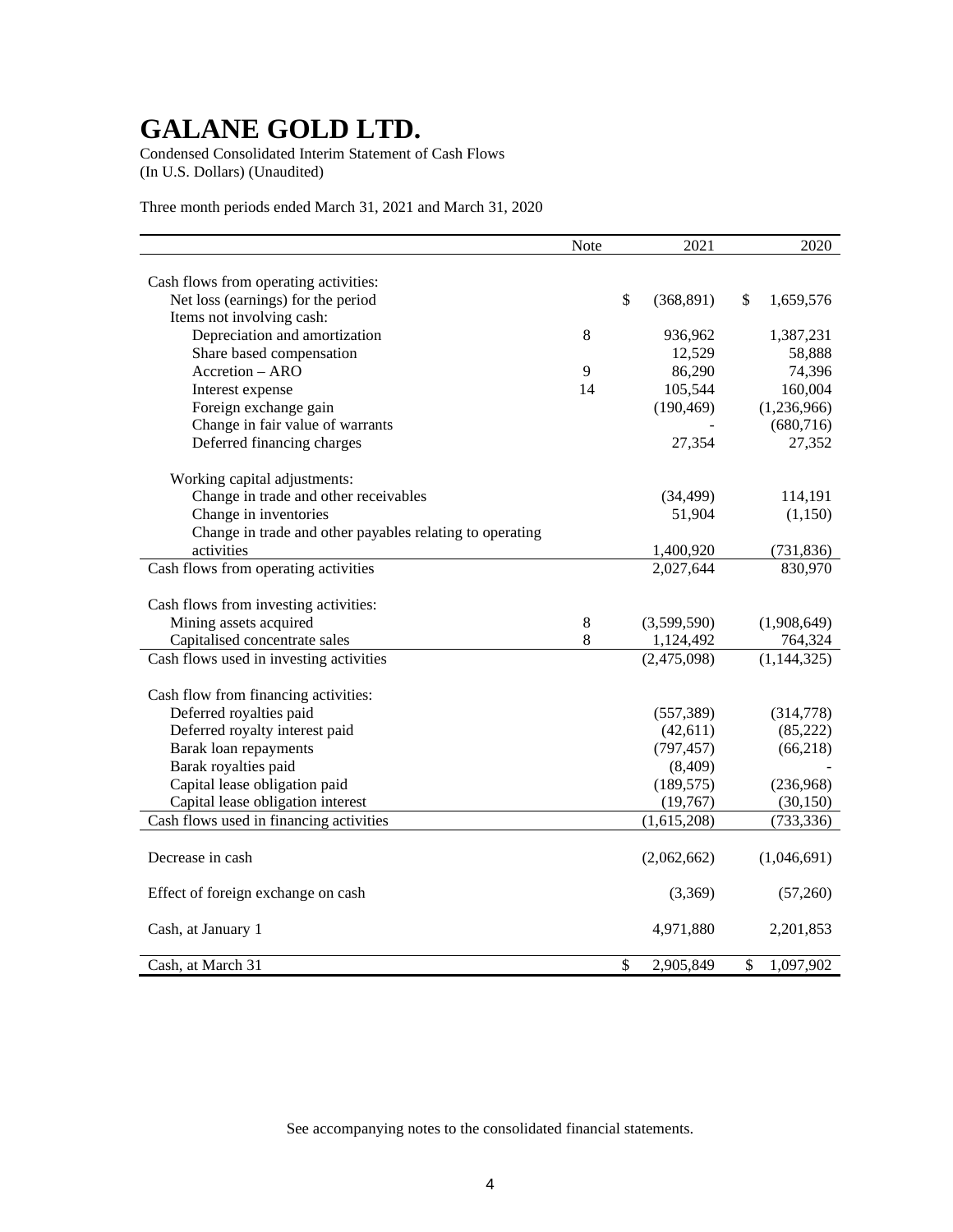Notes to the Unaudited Condensed Consolidated Interim Financial Statements

For the three months ended March 31, 2021 and March 31, 2020

#### **1. Corporate Information**

Galane Gold Ltd. (the "Company" or "Galane") operates through its wholly owned subsidiary, Galane Gold Mines Ltd., which was incorporated under the *Business Corporations Act* (Ontario) on November 15, 2010 and whose principal business activities are the exploration for, development of, and operation of gold mining properties. The Company's registered and head office is located at Suite 1800, 181 Bay St., Toronto, Ontario, Canada.

### **2. Going Concern**

These financial statements were prepared using international financial reporting standards that are applicable to a going concern.

During the three months ended March 31, 2021, several measures continue to be in place in Botswana, South Africa and the rest of the world in response to the increased impact from COVID-19. The Company continues to operate while observing compliance with capacity and enhanced operating requirements as mandated by the Republic of Botswana Government and Republic of South Africa Government, including but not limited to social distancing, wearing of face masks, provision of hand sanitizer for employees and visitors, registration upon entry to site and temperature checks. While the impact of COVID-19 is expected to be temporary, the current circumstances are dynamic and the impacts on our business operations, including the duration and impact on our future production, cannot be reasonably estimated at this time and we anticipate this could have an adverse impact on the Company's financial position, results of operation and cash flows. The Company's liquidity and ability to continue as a going concern may also be impacted.

As at March 31, 2021, the Company had a working capital deficiency (current assets less current liabilities) of \$14.6 million compared to a deficiency of \$12.4 million at December 31, 2020.

The working capital deficiency includes deferred royalties of \$4.8 million now classified as a current liability. During 2020, the Company entered into discussions with the Government of Botswana to reschedule the repayment of the outstanding balance, however, with the current focus on the COVID-19 shutdown of non-essential services in the country, these discussions have not yet concluded.

The impact of the COVID-19 pandemic, and the Company's financial position, result in material uncertainties which may give rise to significant doubt as to the ability of the Company to continue as a going concern. Because of these uncertainties, there can be no assurance that the measures that management is taking to mitigate the Company's liquidity position and the impact of the COVID-19 pandemic will be successful.

The ongoing strength in gold prices and positive operating performance at the Mupane mine have resulted in earnings from mining operations of \$0.9 million for the three months ended March 31, 2021, compared to \$0.9 million for the same period in 2020, with cashflow from operations of \$2.0 million for the three months ended March 31, 2021, compared to \$0.8 million for the same period in 2020. The Company has no material commitments for capital expenditures at the Mupane or Galaxy mine as of March 31, 2021.

The current commodity price and exchange rate environment can be volatile, which may have an impact on the Company's cash flows. Despite the higher gold price currently being realized, the Company continues to review its near term operating plans and to take steps to reduce costs and maximize cash flow generated from operations.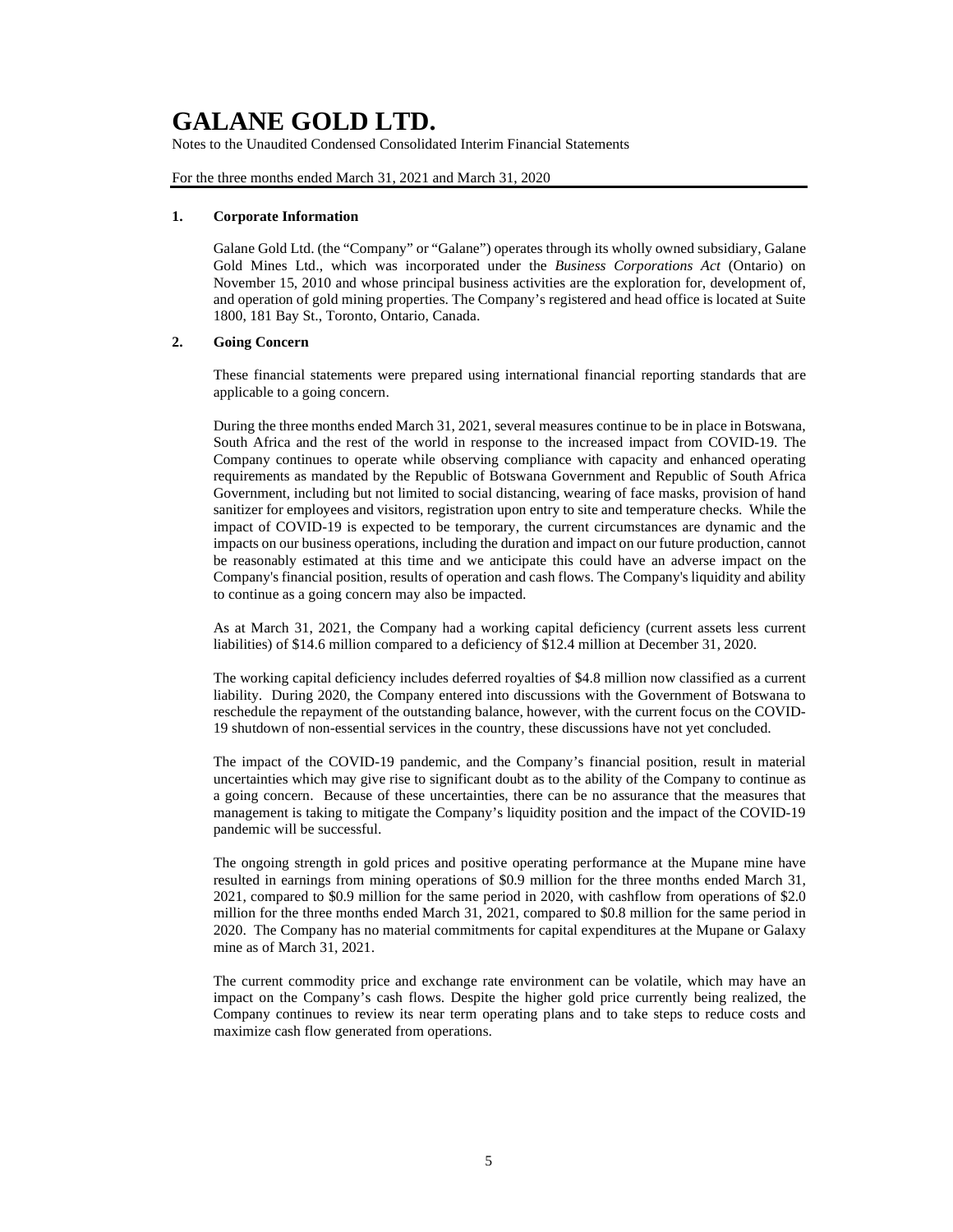Notes to the Unaudited Condensed Consolidated Interim Financial Statements

### For the three months ended March 31, 2021 and March 31, 2020

These financial statements do not reflect adjustments to the carrying values of the assets and liabilities, the reported revenues and expenses, and the balance sheet classifications used, that would be necessary if the Company were unable to realize its assets and settle its liabilities as a going concern in the normal course of operations. Such adjustments could be material.

#### **3. Basis of preparation:**

#### **(a) Statement of compliance**

The unaudited condensed consolidated interim financial statements (the "Financial Statements") of the Company as at and for the three months ended March 31, 2021 have been prepared in accordance with IAS 34, Interim Financial Reporting, and do not include all of the information required for full annual consolidated financial statements. Accordingly, certain information and disclosures normally included in annual financial statements prepared in accordance with International Financial Reporting Standards ("IFRS") have been omitted or condensed.

### **(b) Significant accounting judgments, estimates and assumptions**

The preparation of the Financial Statements in conformity with IFRS requires management to make judgments, estimates and assumptions that affect the reported amounts of assets, liabilities and contingent liabilities at the date of the Financial Statements and reported amounts of revenues and expenses during the reporting period. Estimates and assumptions are regularly evaluated and are based on management's experience and other factors, including expectations of future events that are believed to be reasonable under the circumstances. Actual results may differ from these estimates. The particular areas of estimation uncertainty and critical judgments are outlined in detail in the annual audited consolidated financial statements for the year ended December 31, 2020 (the "Annual Financial Statements").

### **(c) Functional and presentation currency**

The consolidated financial statements are presented in U.S. dollars, which is the functional currency of the Company and each of its subsidiaries. All amounts are in U.S. dollars, except where otherwise indicated.

### **4. Significant Accounting Policies:**

These Financial Statements have been prepared following the same accounting policies and methods of computation as the Annual Financial Statements.

### **5. Accounting standards issued not yet adopted during the year**

### **IAS 16 – Property Plant and Equipment**

On May 14, 2020, the International Accounting Standard Board (IASB) published the narrow scope amendment to IAS 16 Property, Plant and Equipment – Proceeds before Intended Use. The amendment prohibits deducting from the cost of property, plant and equipment amounts received from selling items produced while preparing the asset for its intended use. Instead, amounts received will be recognized as sales proceeds and the related costs in profit and loss. The effective date is for annual periods beginning on or after January 1, 2022. Management are of the opinion that this change will have a material impact on the reporting of 2021 comparative information, as the Company currently capitalises the proceeds from sale of gold concentrates during the commissioning phase and associated pre-production expenditure for its Galaxy operation.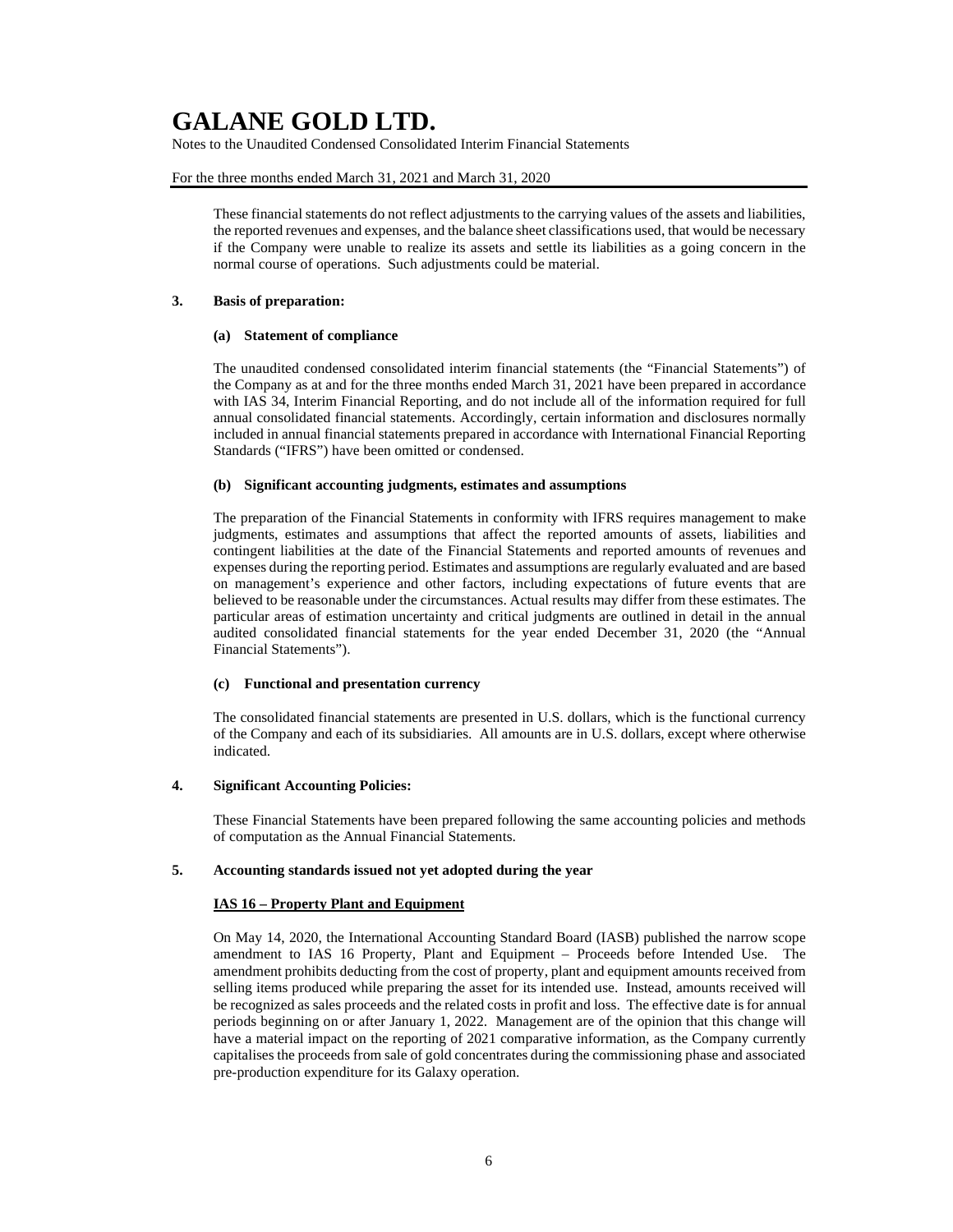Notes to the Unaudited Condensed Consolidated Interim Financial Statements

For the three months ended March 31, 2021 and March 31, 2020

### **6. Trade and other receivables**

|                                | March 31,       |     | December 31. |
|--------------------------------|-----------------|-----|--------------|
|                                | 2021            |     | 2020         |
| Trade receivables              | \$<br>371,043   | S   | 509,422      |
| Taxes recoverable              | 750,731         |     | 814,918      |
| Prepaid expenses               | 532,588         |     | 381,119      |
| Other receivables and deposits | 305,980         |     | 285,243      |
|                                | 1,960,342       |     | 1,990,702    |
| Non-Current:                   |                 |     |              |
|                                |                 |     |              |
| Other receivables              | \$<br>1,185,247 | \$. | 1,168,648    |
|                                | \$<br>1,185,247 |     | 1,168,648    |

### **7. Inventories**

The amount of inventories recognized as an expense during the period is included in mining costs in the condensed consolidated interim statement of earnings and comprehensive earnings. The carrying values at the end of the respective periods are:

|                 |    | March 31, |   | December 31. |
|-----------------|----|-----------|---|--------------|
|                 |    | 2021      |   | 2020         |
| Gold in process | \$ | 695,101   |   | 612,395      |
| Supplies        |    | 3,816,609 |   | 3,928,697    |
| Ore Stockpiles  |    | 30,634    |   | 56,412       |
|                 | S  | 4.542.344 | S | 4,597,504    |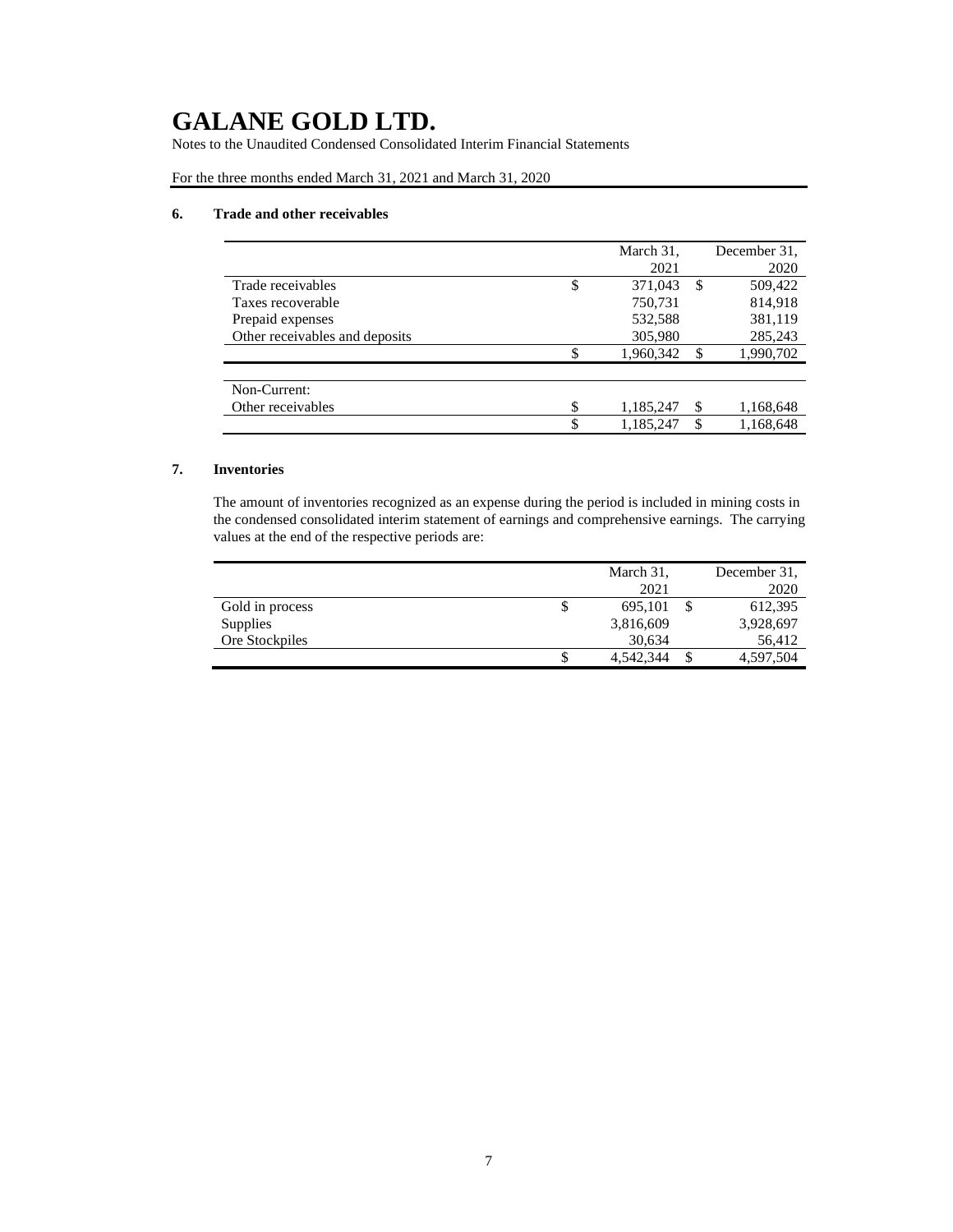Notes to the Unaudited Condensed Consolidated Interim Financial Statements

For the three months ended March 31, 2021 and March 31, 2020

### **8. Mining assets**

The continuity of mining assets for the three months ended March 31, 2021 is as follows:

|                                     | Construction |             | Mining | Plant and      |                   |                  |
|-------------------------------------|--------------|-------------|--------|----------------|-------------------|------------------|
|                                     |              | in Progress |        | Properties     | Equipment         | Total            |
| Cost at December 31,                |              |             |        |                |                   |                  |
| 2020                                | \$           | 11,890,761  | \$     | 93,482,856     | \$<br>7,890,685   | \$113,264,302    |
| Additions:                          |              |             |        |                |                   |                  |
| Additions                           |              | 1,555,193   |        | 919,906        |                   | 2,475,099        |
| Capitalised Interest <sup>(1)</sup> |              |             |        | 144,216        |                   | 144,216          |
|                                     |              |             |        |                |                   |                  |
| Cost at March 31, 2021              | \$.          | 13,445,954  | \$     | 94,546,978     | \$<br>7,890,685   | \$115,883,617    |
|                                     |              |             |        |                |                   |                  |
| Accumulated                         |              |             |        |                |                   |                  |
| depreciation and                    |              |             |        |                |                   |                  |
| amortization at December            |              |             |        |                |                   |                  |
| 31, 2020                            | \$           |             | \$     | (65, 532, 652) | (6,313,393)       | \$(71,846,045)   |
| Depreciation and                    |              |             |        |                |                   |                  |
| amortization                        |              |             |        | (747, 105)     | (189, 857)        | (936, 962)       |
|                                     |              |             |        |                |                   |                  |
| Accumulated                         |              |             |        |                |                   |                  |
| depreciation and                    |              |             |        |                |                   |                  |
| amortization at March 31,           |              |             |        |                |                   |                  |
| 2021                                | \$           |             | \$.    | (66, 279, 757) | \$<br>(6,503,250) | \$(72,783,007)   |
|                                     |              |             |        |                |                   |                  |
| Net book value, March               |              |             |        |                |                   |                  |
| 31, 2021                            | \$           | 13,445,954  | \$.    | 28, 267, 221   | \$<br>1,387,435   | \$<br>43,100,610 |

(1) The additions for the current year include capitalised interest of \$144,216 related to the Barak facility that was utilised to fund the restart of the Galaxy mine (note 10).

(2) Mining properties include exploration and evaluation assets of \$5,853,310.

### **9. Restoration and rehabilitation provision**

| 5,379,417<br>S | At December 31, 2020 |
|----------------|----------------------|
| (31,368)       | Revaluation          |
| 86,290         | Accretion            |
| 5.434.339<br>S | At March 31, 2021    |
|                |                      |

### **10. Trade accounts payable and accrued liabilities**

| March 31,       | December 31. |
|-----------------|--------------|
| 2021            | 2020         |
|                 |              |
| \$<br>8,964,312 | 7,929,054    |
| 1.524.368       | 1,372,690    |
| 10,488,680      | 9,301,744    |
|                 |              |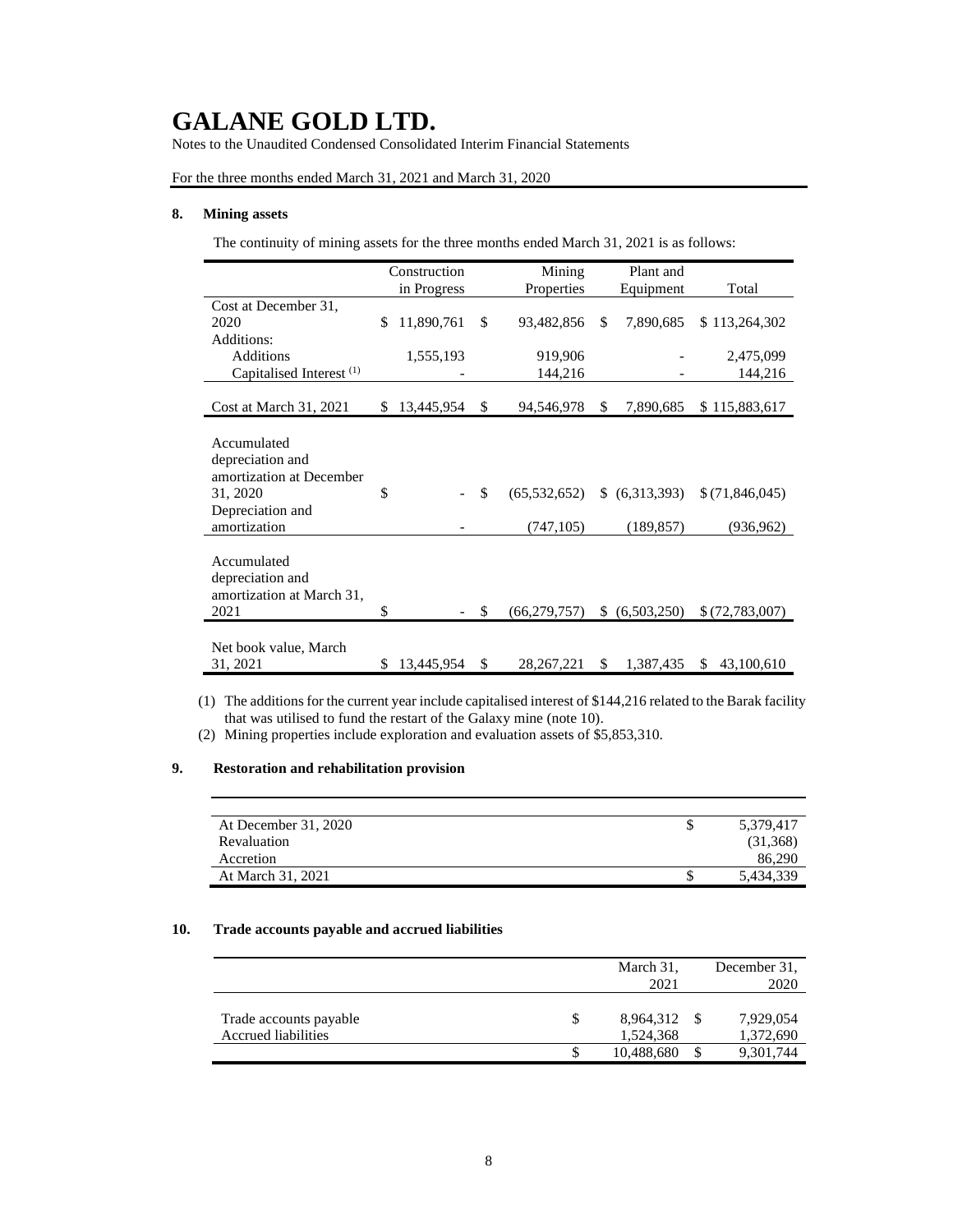Notes to the Unaudited Condensed Consolidated Interim Financial Statements

For the three months ended March 31, 2021 and March 31, 2020

#### **11. Interest-bearing loans and borrowings:**

|                         | March 31,<br>2021 |    | December 31.<br>2020 |
|-------------------------|-------------------|----|----------------------|
|                         |                   |    |                      |
| Current                 |                   |    |                      |
| Debentures $(1)$        | \$<br>4,419,678   | -S | 4,376,512            |
| Mining Royalties (2)    | 4,762,084         |    | 5,319,473            |
| Lease liabilities (3)   | 605,967           |    | 686,004              |
| Barak loan facility (4) | 3,624,989         |    | 4,250,876            |
| Barak royalty (4)       | 134,252           |    | 62,197               |
|                         | \$<br>13,546,970  | S  | 14,695,062           |
|                         |                   |    |                      |
| Non-Current             |                   |    |                      |
| Lease liabilities (3)   | 708,798           |    | 818,336              |
| Barak royalty (4)       | 57,537            |    | 138,002              |
|                         | \$<br>766,335     | \$ | 956.338              |

(1) The Company issued unsecured debentures to certain loan holders of Galaxy and other parties as settlement of amounts previously due on the acquisition of Galaxy in 2015. The original principal amount of the debentures was \$5,650,269 and was originally due on November 20, 2019. The debentures have a fixed interest rate of 4% per annum, compounded annually. \$728,000 of such principal was repaid on September 27, 2019.

In accordance with an amended and restated debenture agreed to between the Company and a debenture holder in the second quarter of 2018: (i) \$3,249,433 of the principal amount of debentures is repayable on November 20, 2021 and is convertible into common shares at a price of C\$0.15 per common share, based on a pre-determined exchange rate; (ii) interest is convertible into common shares, based on a pre-determined exchange rate, at a price equivalent to the greater of C\$0.15 and the Discounted Market Price (as defined by the TSX Venture Exchange) at the time of conversion; (iii) the Company has a right of forced conversion for the principal where the trading price of the common shares exceeds C\$0.15 for 10 consecutive trading days; and (iv) commencing January 1, 2018, interest for a calendar year is due and payable on March 31 of the subsequent year.

Pursuant to an amending instrument dated September 30, 2019: (i) \$1,672,836 of the principal amount of the debentures is now repayable on November 20, 2021, (ii) such amount of principal is convertible into common shares at a price of C\$0.20 per common share, based on a predetermined exchange rate, with interest on such principal convertible into common shares, based on a pre-determined exchange rate, at a price equivalent to the greater of C\$0.20 and the Discounted Market Price at the time of conversion, subject to acceptance of the TSX Venture Exchange, and (iii) the Company has a right of forced conversion for such principal where the trading price of the common shares exceeds C\$0.20 for 10 consecutive trading days. On December 15, 2019 the Company prepaid an additional \$838,486 of the principal and \$12,517 of interest on the debentures.

Prior to the date of these financial statements, the trading price of the common shares exceeded both C\$0.15 and C\$0.20 thresholds for 10 consecutive trading days and, as a result, the Company has a right to force conversion of the principal amount of the outstanding debentures at any time prior to maturity.

- $(2)$  On March 19, 2018, an agreement was reached with the Government of Botswana regarding royalties payable on the sale of gold under the following terms:
	- \$8,398,709 of royalties deferred at December 2017 were to be repaid as follows: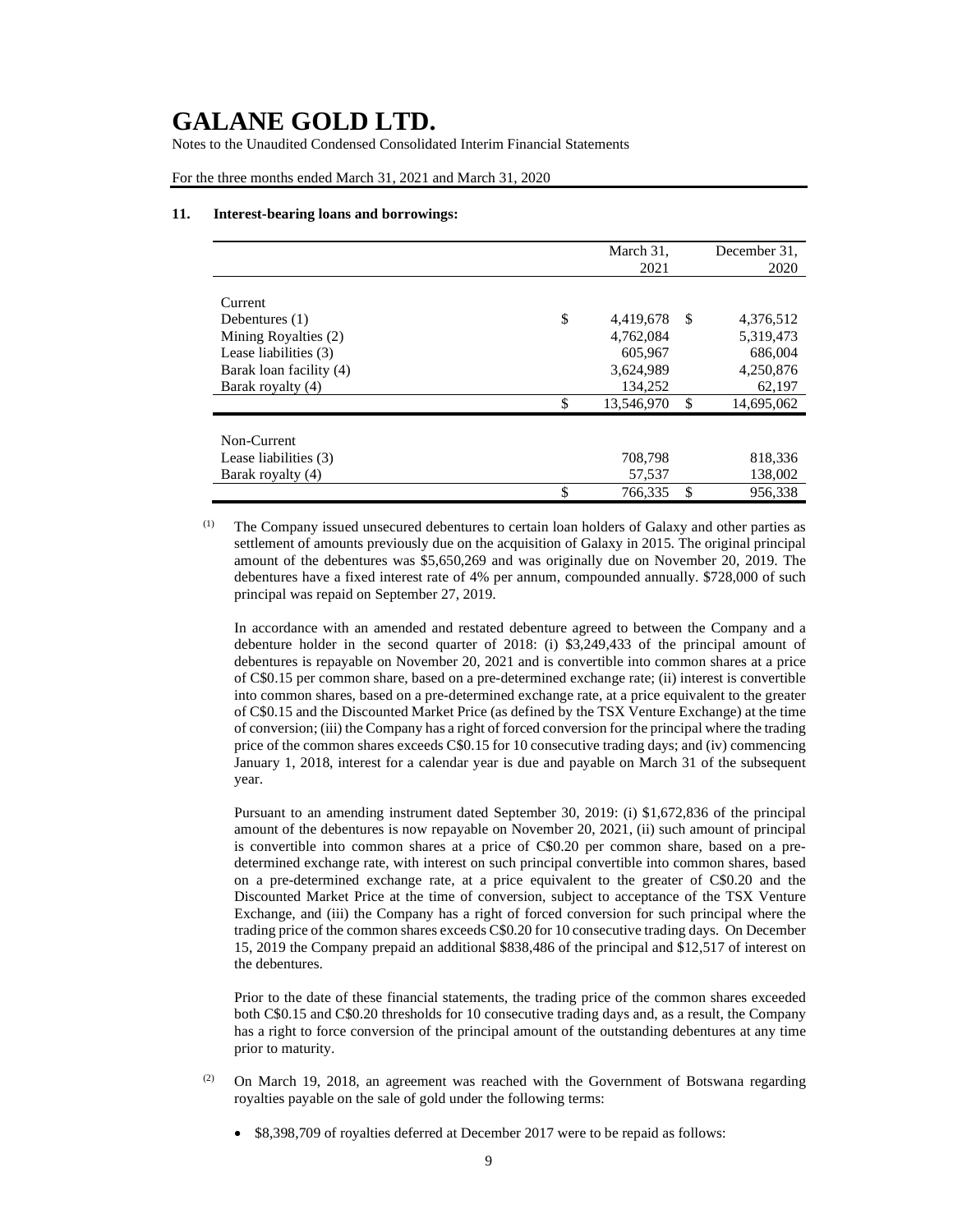Notes to the Unaudited Condensed Consolidated Interim Financial Statements

For the three months ended March 31, 2021 and March 31, 2020

- o principal repayments of \$21,593 per month for ten months commencing March 2018 (all paid);
- o principal repayments of \$101,593 per month for 12 months commencing January 2019 (all paid); and
- o the remaining balance to be repaid in 12 equal monthly payments commencing January 2020;
- interest to be charged at Bank of Botswana commercial bank prime lending rate plus 5%, applied on a simple interest basis, equating to \$28,407 per month over the 34 month repayment period; and
- the deferral amount is unsecured.

The Company is currently engaging with the Government of Botswana to negotiate a rescheduling of the repayments that were due in 2020. As yet no agreement has been reached between the parties, however the Company made payments of \$1,800,000 for the year ended December 31, 2020. The Company has repaid \$600,000 for the three months ended March 31, 2021.

- $<sup>(3)</sup>$  The lease liabilities include leases for the purchase of equipment, as well as Right of Use liabilities</sup> primarily related to property leases.
- **(4)** On October 2, 2018, the Company entered into a loan agreement with Barak Fund SPC Limited ("Barak") with respect to a \$5,000,000 secured loan facility (the "Barak Facility"), for a term ending three years from the date of the first drawdown and bearing interest at a rate of 14% per annum. The funds have been used towards the refurbishment and expansion of the processing facilities and restarting underground mining operations at the Galaxy gold mine in Barberton, South Africa. The Company has agreed to pay to Barak, or its nominee, 0.75% of the net proceeds accruing to Galaxy under an off-take agreement covering the annual gold concentrate production of the Agnes gold mine in Barberton owned and operated by Galaxy, after taking into account all attributable logistics and freight costs, State Royalties (as defined in the Barak Facility) and valueadded tax (if applicable). The Company received the funds from drawdown requests totalling \$5,000,000 under the Barak Facility before December 31, 2019. As the Company was in breach of the current ratio covenant at March 31, 2021, the entire outstanding balance of the loan facility has been classified as a current liability.

#### **Contractual Repayment Schedule**

|                     | 2021       | 2022    | 2023                         | <b>Total</b> |
|---------------------|------------|---------|------------------------------|--------------|
|                     |            |         | onwards                      |              |
|                     | \$         | \$      | S                            | \$           |
| <b>Debentures</b>   | 4,419,678  |         | $\qquad \qquad \blacksquare$ | 4,419,678    |
| Mining royalties    | 4,762,084  |         | $\qquad \qquad$              | 4,762,084    |
| Lease liabilities   | 640,785    | 557,121 | 205,540                      | 1,403,446    |
| Barak loan facility | 3,834,181  |         |                              | 3,834,181    |
| Barak royalty       | 134.252    | 57,537  |                              | 191.789      |
| Total               | 13,790,980 | 614,658 | 205,540                      | 14.611.178   |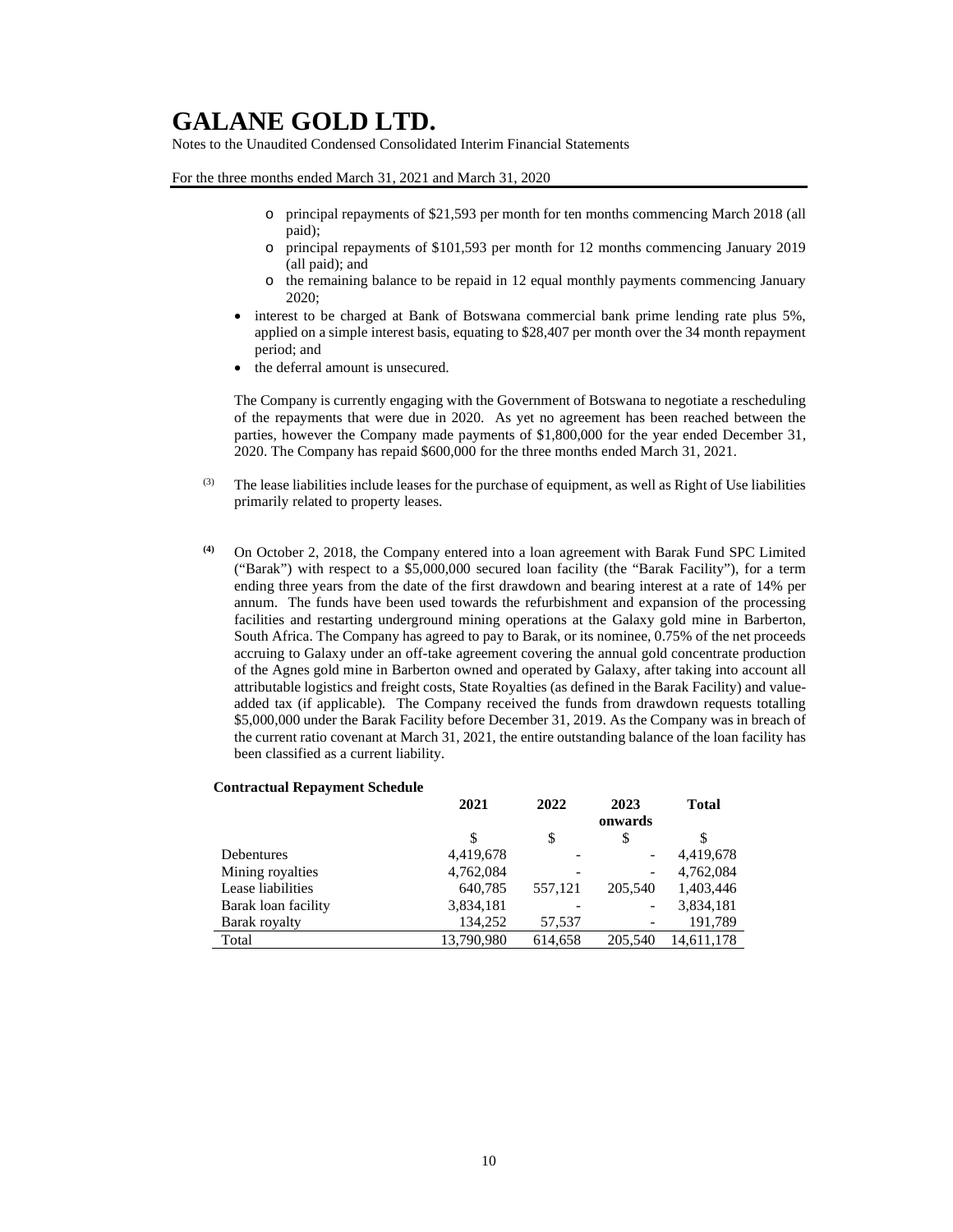Notes to the Unaudited Condensed Consolidated Interim Financial Statements

For the three months ended March 31, 2021 and March 31, 2020

#### **12. Income and Mining Taxes:**

The Company estimates the effective tax rate expected to be applicable for the full fiscal year and uses that rate to provide for income taxes in interim reporting periods. The Company also recognizes the tax impact on certain discrete (unusual or infrequently occurring) items, including changes in judgment concerning the probable realization of losses and effects of changes in tax laws or rates, in the interim period in which they occur.

As a result of the effect of utilization of loss carry forwards available to the Company, the Company reported no income tax expense for the three months ended March 31, 2021 (three months ended March 31, 2020 - \$nil). The effective income tax rates vary from the combined Canadian federal and provincial statutory income tax rate of 26.50% for the three months ended March 31, 2021 (three months ended March 31, 2020 – 26.50%) due to the geographical distribution of earnings, which are subject to different tax rates, fluctuations in exchange rates and other non deductible expenses.

### **13. Share Capital**

### **(a) Authorized share capital:**

As at March 31, 2021, the authorized share capital of the Company consisted of an unlimited number of common shares.

### **(b) Issued share capital:**

As at March 31, 2021, 254,964,760 common shares are issued and outstanding. All issued shares are fully paid.

The Company did not issue any common shares during the three months ended March 31, 2021, and March 31, 2020.

#### **(c) Stock Options:**

The Company has a stock option plan whereby options to purchase common shares may be granted to directors, officers, employees and consultants. As at March 31, 2021 options to purchase a maximum of 25,496,476 common shares were issuable under the Company's stock option plan, of which 12,796,476 remained available for issuance. Under the plan, the exercise price and vesting is at the discretion of the Board, and options can be granted for a maximum term of ten years, with certain restrictions as to limits on amounts granted to insiders, consultants or persons engaged in investor relations activities.

The following is a summary of stock options outstanding as at March 31, 2021 and December 31, 2020 along with changes during the periods then ended:

|                                                                                                                                                                                                                                                |             |   | Weighted |
|------------------------------------------------------------------------------------------------------------------------------------------------------------------------------------------------------------------------------------------------|-------------|---|----------|
|                                                                                                                                                                                                                                                |             |   | Average  |
|                                                                                                                                                                                                                                                | Number of   |   | Exercise |
|                                                                                                                                                                                                                                                | Options     |   | Price    |
|                                                                                                                                                                                                                                                |             |   | (CDN\$)  |
| Balance December 31, 2019                                                                                                                                                                                                                      | 12,700,000  | S | 0.10     |
| Options granted                                                                                                                                                                                                                                | 1,000,000   |   | 0.10     |
| Options forfeited                                                                                                                                                                                                                              | (1,000,000) |   | 0.10     |
| Balance December 31, 2020 and March 31, 2021 <sup>(1)(2)</sup>                                                                                                                                                                                 | 12,700,000  |   | 0.10     |
| $(1)$ and $(1)$ and $(1)$ and $(1)$ and $(1)$ and $(1)$ and $(1)$ and $(1)$ and $(1)$ and $(1)$ and $(1)$ and $(1)$ and $(1)$ and $(1)$ and $(1)$ and $(1)$ and $(1)$ and $(1)$ and $(1)$ and $(1)$ and $(1)$ and $(1)$ and<br>$\cdot$ $\cdot$ |             |   |          |

The weighted average time to expiration for outstanding options is 1.6 years. a. The range of exercise price is Cdn.\$0.085 to Cdn.\$0.125.

<sup>(2)</sup> As at March 31, 2021, 8,537,500 options were exercisable (December 31, 2020 – 8,537,500).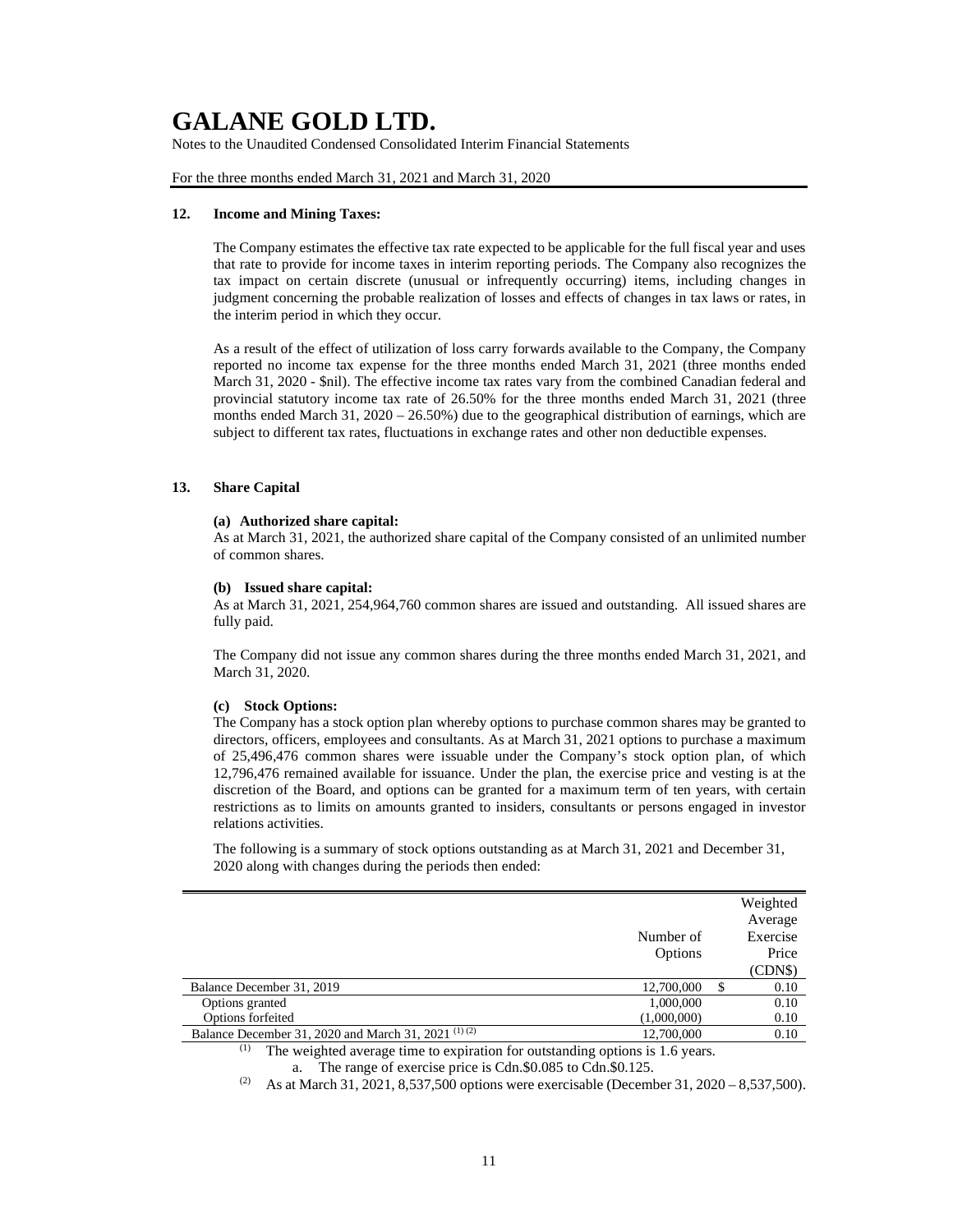Notes to the Unaudited Condensed Consolidated Interim Financial Statements

For the three months ended March 31, 2021 and March 31, 2020

### **(d) Earnings (loss) per share:**

The calculation of earnings (loss) per share is based on the following data:

|                                                              | <b>Three months</b><br>ended<br>March 31, |             |     | <b>Three months</b><br>ended<br>March 31, |
|--------------------------------------------------------------|-------------------------------------------|-------------|-----|-------------------------------------------|
|                                                              |                                           | 2021        |     | 2020                                      |
| Earnings (loss) attributable to Galane shareholders          | \$                                        | (368, 891)  | S   | 1,659,576                                 |
| Weighted average number of common shares outstanding for     |                                           |             |     |                                           |
| purposes of basic earnings per share                         |                                           | 254,964,760 |     | 223,400,910                               |
| Dilutive options, warrants and DSUs                          |                                           |             |     | 20,336,097                                |
| Weighted average number of common shares outstanding for the |                                           |             |     |                                           |
| purpose of diluted earnings per share                        |                                           | 254,964,760 |     | 243,737,007                               |
| Earnings per share                                           |                                           |             |     |                                           |
| <b>Basic</b>                                                 | \$                                        | (0.00)      | \$. | 0.01                                      |
| Diluted                                                      | \$                                        | (0.00)      | S   | 0.01                                      |

Basic earnings (loss) per share is computed by dividing the earnings (loss) by the weighted average number of common shares outstanding during the period. Diluted earnings per share reflects the potential dilution of outstanding deferred share units, warrants and stock options in the weighted average number of common shares outstanding during the period, if dilutive. For the three months ended March 31, 2020 all instruments were considered anti-dilutive due to the net loss in that period, while for the three months ended March 31, 2020 the dilutive impact of these instruments has been recognised.

### **(e) Deferred Share Units**

The Company has established a deferred share unit plan whereby deferred share units ("DSUs") may be granted to directors, officers, employees and consultants. As at March 31, 2021, a maximum of 13,262,888 DSUs were issuable under the Company's deferred share unit plan, of which 4,967,060 remained available for issuance.

During the three months ended March 31, 2021, the Company did not issue any shares under the Company's deferred share unit plan.

#### **(f) Warrants:**

The following is a summary of warrants outstanding as at March 31, 2021 and changes during the periods then ended:

|                                               | Number of<br>Warrants | Weighted<br>Average<br><b>Exercise Price</b> |
|-----------------------------------------------|-----------------------|----------------------------------------------|
|                                               |                       | (CDNS)                                       |
| Balance, December 31, 2019                    | 31,563,850            | 0.05                                         |
| Exercised                                     | (31, 563, 850)        | 0.05                                         |
| Balance, December 31, 2020 and March 31, 2021 |                       |                                              |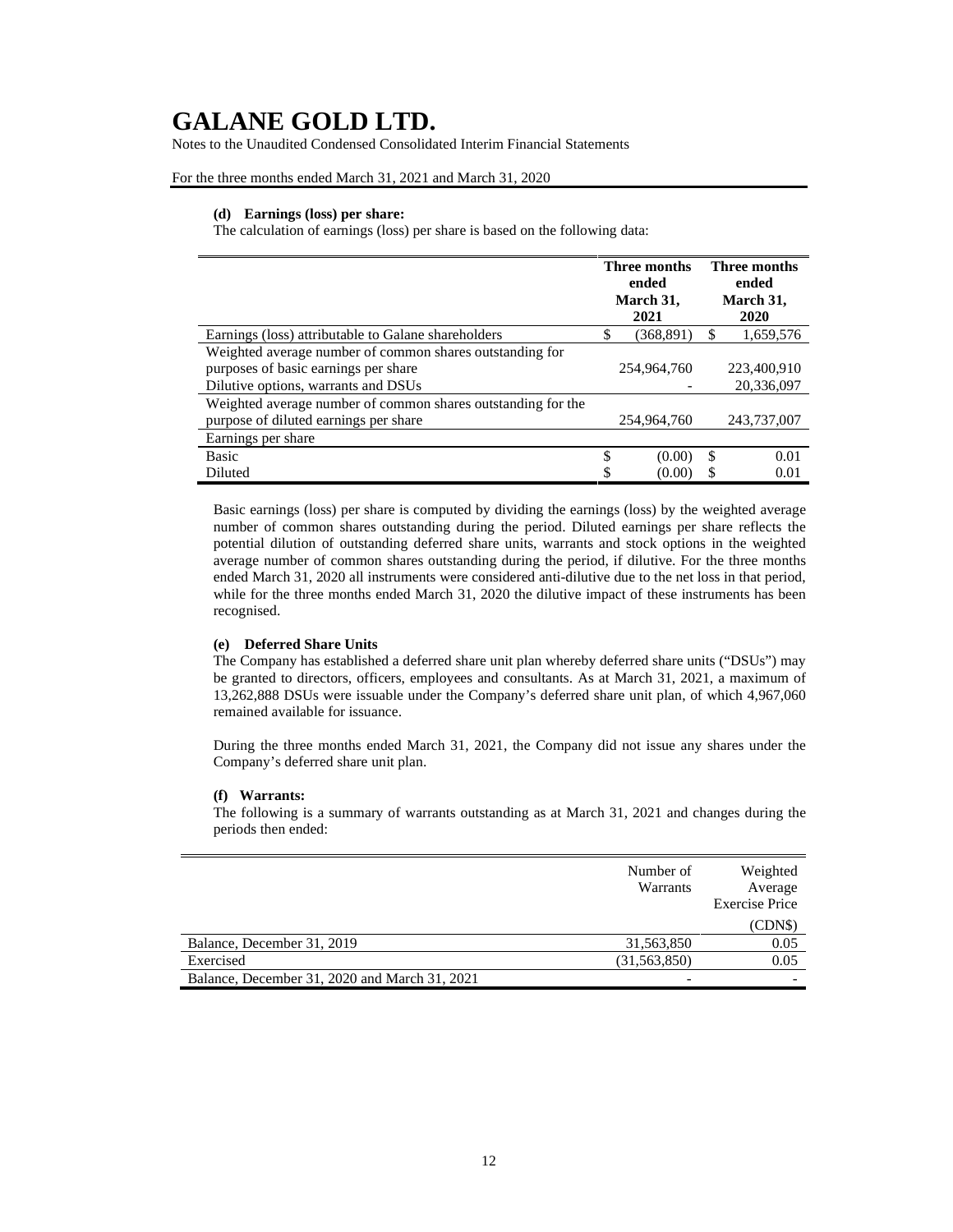Notes to the Unaudited Condensed Consolidated Interim Financial Statements

### For the three months ended March 31, 2021 and March 31, 2020

The following is a summary of the fair value of the warrants outstanding as at March 31, 2021 and changes during the periods then ended:

|                                               | Warrants<br>denominated in a<br>foreign currency |
|-----------------------------------------------|--------------------------------------------------|
|                                               | (\$)                                             |
| Balance, December 31, 2019                    | 1,228,626                                        |
| Exercised                                     | (5,052,305)                                      |
| Revaluation at exercise date                  | 3,823,679                                        |
| Balance, December 31, 2020 and March 31, 2021 |                                                  |

### **14. Breakdown of loss and comprehensive loss items:**

### **(a) Mining costs**

|                               | Three month<br>period ended<br>March 31,<br>2021 |           | Three month<br>period ended<br>March 31,<br>2020 |           |
|-------------------------------|--------------------------------------------------|-----------|--------------------------------------------------|-----------|
| Mining and production         | \$                                               | 7,412,038 |                                                  | 6,345,101 |
| Administrative                |                                                  | 830,180   |                                                  | 870,533   |
| Total costs                   |                                                  | 8.242.218 |                                                  | 7.215.634 |
| Depreciation and amortization |                                                  | 936,962   |                                                  | 1,387,231 |
|                               |                                                  | 9,179,180 |                                                  | 8,602,865 |

### **(b) Corporate general and administration**

|                          | Three month<br>period ended<br>March 31,<br>2021 |         | Three month<br>period ended<br>March 31,<br>2020 |         |
|--------------------------|--------------------------------------------------|---------|--------------------------------------------------|---------|
| Professional fees        | \$                                               | 332,390 |                                                  | 110,280 |
| Corporate administration |                                                  | 440,668 |                                                  | 386,222 |
| Share-based compensation |                                                  | 12.529  |                                                  | 58,888  |
|                          | \$                                               | 785.587 |                                                  | 555,390 |

### **(c) Financing (income) expense**

|                                                          | Three month<br>period ended<br>March 31,<br>2021 |         | Three month<br>period ended<br>March 31,<br>2020 |            |
|----------------------------------------------------------|--------------------------------------------------|---------|--------------------------------------------------|------------|
| Interest on long term debt                               |                                                  | 105.544 | -S                                               | 160,004    |
| (Decrease)/Increase in fair value of warrants (note 12f) |                                                  |         |                                                  | (680, 716) |
| Accretion                                                |                                                  | 86.290  |                                                  | 74,396     |
|                                                          |                                                  | 191.834 |                                                  | (446,316)  |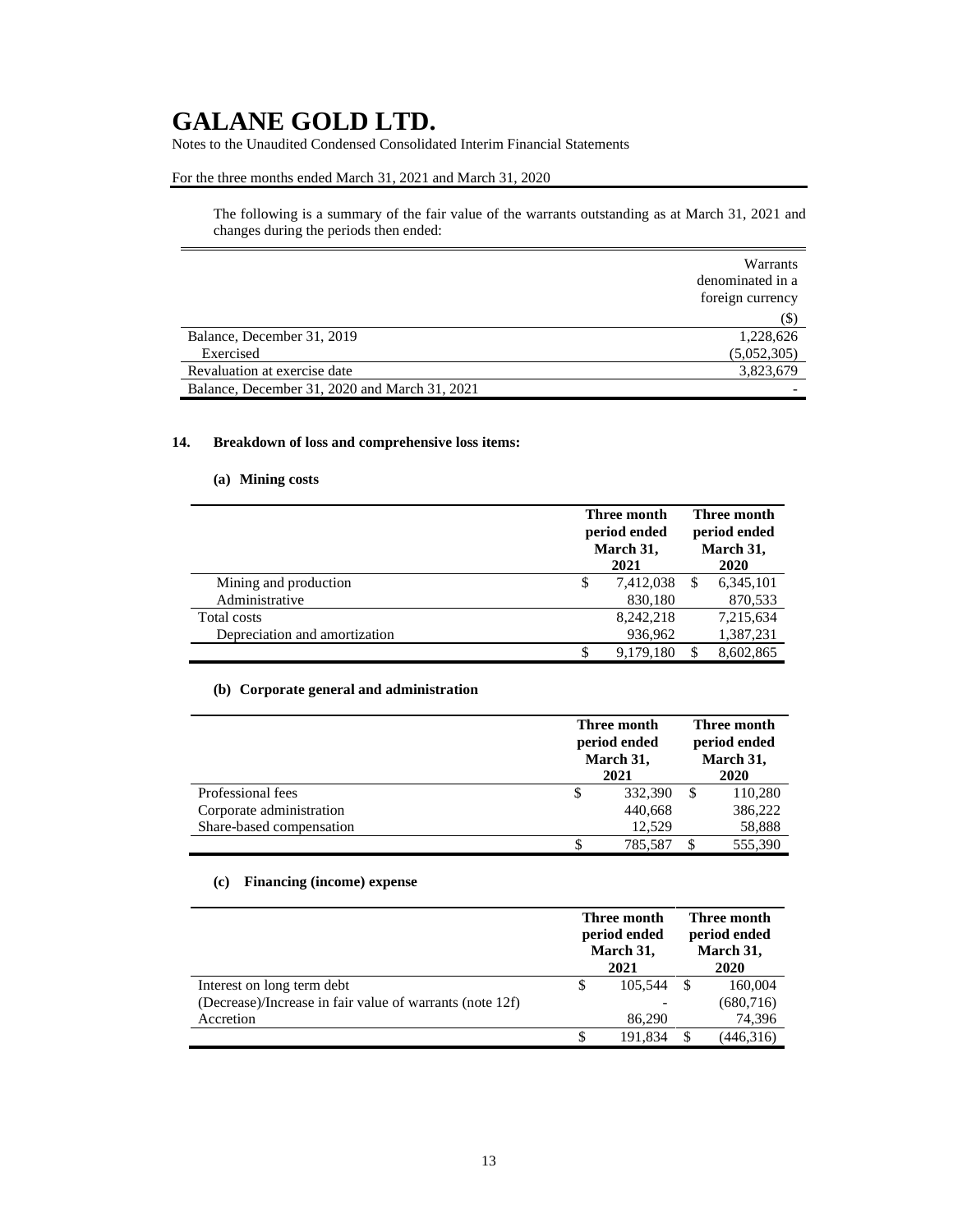Notes to the Unaudited Condensed Consolidated Interim Financial Statements

For the three months ended March 31, 2021 and March 31, 2020

### **(d) Other expenses**

|                       |                           | Three month |                           | Three month |  |
|-----------------------|---------------------------|-------------|---------------------------|-------------|--|
|                       | period ended<br>March 31, |             | period ended<br>March 31, |             |  |
|                       |                           | 2021        |                           | 2020        |  |
| Other expense         | \$                        | 24,587      |                           | 35,778      |  |
| Galaxy on-going costs |                           | 385,374     |                           | 293,611     |  |
|                       |                           | 409.961     |                           | 329.389     |  |

#### **15. Related party transactions**

The remuneration of directors and other key management personnel during the three months ended March 31, 2021 is as follows:

|                                                      | Three months<br>ended March<br>31, 2021 |   | Three months<br>ended March<br>31, 2020 |
|------------------------------------------------------|-----------------------------------------|---|-----------------------------------------|
| <b>Salaries</b>                                      | \$<br>379,225                           | S | 250,865                                 |
| Management fees <sup>(1)</sup>                       | 45,589                                  |   | 45,116                                  |
| Directors fees                                       | 28,517                                  |   | 20,695                                  |
| Share-based compensation <sup><math>(2)</math></sup> | 12,529                                  |   | 58,888                                  |
|                                                      | 465,860                                 | S | 375,564                                 |

(1) Management fees represent compensation paid to officers of the Company pursuant to contracts for services.

(2) Share-based compensation is the fair value of options and deferred share units granted and vested with key management personnel.

#### **16. Segmented information**

The Company operates in one reportable segment, being the exploration, development and operation of gold mining properties. All of the Company's equipment and mining assets are located in the Republic of Botswana and South Africa and all revenues of the Company have been earned to date in the Republic of Botswana. A breakdown of the total assets by geographic segment is as follows:

|                         | Canada    | South Africa | <b>Botswana</b>      |                             |
|-------------------------|-----------|--------------|----------------------|-----------------------------|
| Cash                    | \$95.385  |              | 352,789 \$ 2,457,675 | $^{\circ}$<br>2.905.849     |
| All other assets        | 97.343    | 29, 131, 782 | 21,559,418           | 50,788,543                  |
| Balance, March 31, 2021 | \$192.728 | \$29,484,571 |                      | $$24,017,093$ $$53,694,392$ |